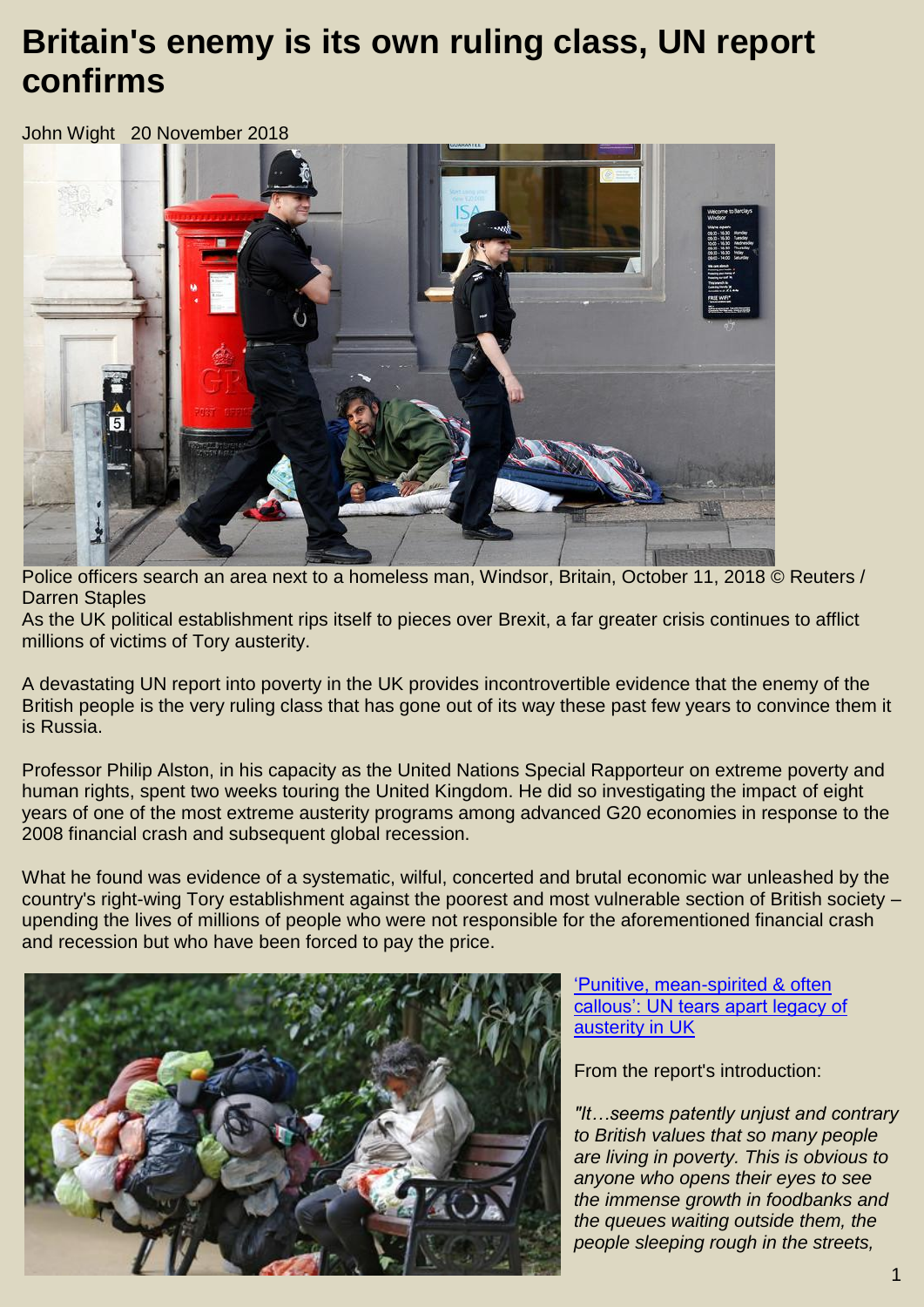*the growth of homelessness, the sense of deep despair that leads even the Government to appoint a Minister for Suicide Prevention and civil society to report in depth on unheard of levels of loneliness and isolation."*

Though as a citizen of the UK I respectfully beg to differ with the professor's claim that such social and economic carnage seems *"contrary to British values,"*(on the contrary it is entirely in keeping with the values of the country's Tory establishment, an establishment for whom the dehumanization of the poor and working class is central to its ideology), the point he makes about it being *"obvious to anyone who opens their eyes,"* is well made.

For it is now the case that in every town and city centre in Britain, it is impossible to walk in any direction for more than a minute before coming across homeless people begging in the street. And the fact that some 13,000 of them are former soldiers, casualties of the country's various military adventures in recent years, undertaken in service to Washington, exposes the pious platitudes peddled by politicians and the government as reverence for the troops and their 'sacrifice,' as insincere garbage.

Overall, 14 million people in the UK are now living in poverty, a figure which translates into an entire fifth of the population. Four million of them are children, while, according to Professor Alston, 1.5 million people are destitute – that is, unable to afford the basic necessities of life.

And this is what the ruling class of the fifth largest economy in the world, a country that parades itself on the world stage as a pillar of democracy and human rights, considers progress.

The values responsible for creating such a grim social landscape are compatible with the 18th not 21st century. They are proof positive that the network of elite private schools – Eton, Harrow, Fettes College et al. – where those responsible for this human carnage are inculcated with the sense of entitlement and born to rule ethos that defines them, are Britain's hotbeds of extremism.



['Millions still in poverty': UN send](https://www.rt.com/uk/443133-alston-un-rapporteur-poverty/)  [poverty rapporteur to UK over austerity](https://www.rt.com/uk/443133-alston-un-rapporteur-poverty/)

Professor Alston:*"British compassion for those who are suffering has been replaced by a punitive, mean-spirited, and often callous approach apparently designed to instill discipline where it is least useful, to impose a rigid order on the lives of those least capable of coping with today's world, and elevating the goal of enforcing blind compliance over a genuine concern to improve the well-being of those at the lowest levels* 

*of British society."*

Here, set out above in bold relief, is the barbarism that walks hand in hand with free market capitalism. It is the same barbarism that was responsible for pushing post-Soviet Russia into a decade-long economic and social abyss in the 1990s, and the values that have pushed 14 million people in the UK into the same economic and social abyss in our time.

Austerity, it bears emphasizing, is not and never has been a viable economic response to recession in a given economy.

Instead, it is an ideological club, wielded on behalf of the rich and big business to ensure that the price paid for said economic recession is borne exclusively by those least able to bear it – namely, the poor and working people. It is class war by any other name, packaged and presented as legitimate government policy.